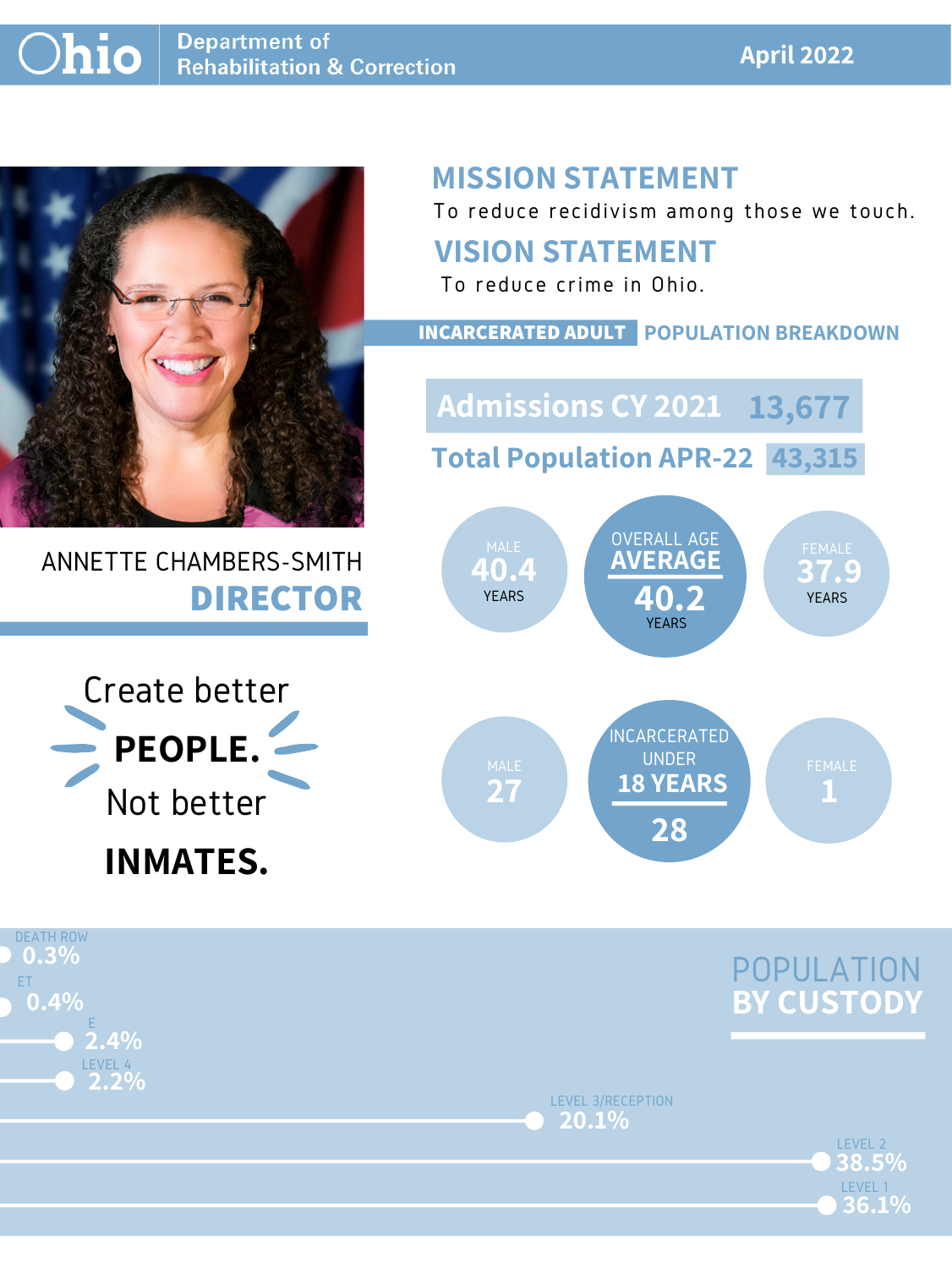#### Other Race 1,569







## RELEASES

# **128 128 128** Death Row MALE  $128$

Executions Since February 1999 Executions Calendar Year to Date **0 56**

| 17,942 |
|--------|
| 14,265 |
| 157    |
| 8,868  |
| 3,943  |
| 1,297  |
| 3,639  |
| 38     |
|        |
|        |

**Monthly Community Supervision Count**

#### **Staff Profile** Total Staff **11,109**

# Total Corrections Officers (CO) Incarcerated Adult To Correction Officer Ratio Total Parole Officers (PO) **5,799 6.6:1**

**539**

Supervision caseload counts are currently unavailable pending reporting improvements being made under the transition to the Ohio Community Supervision System